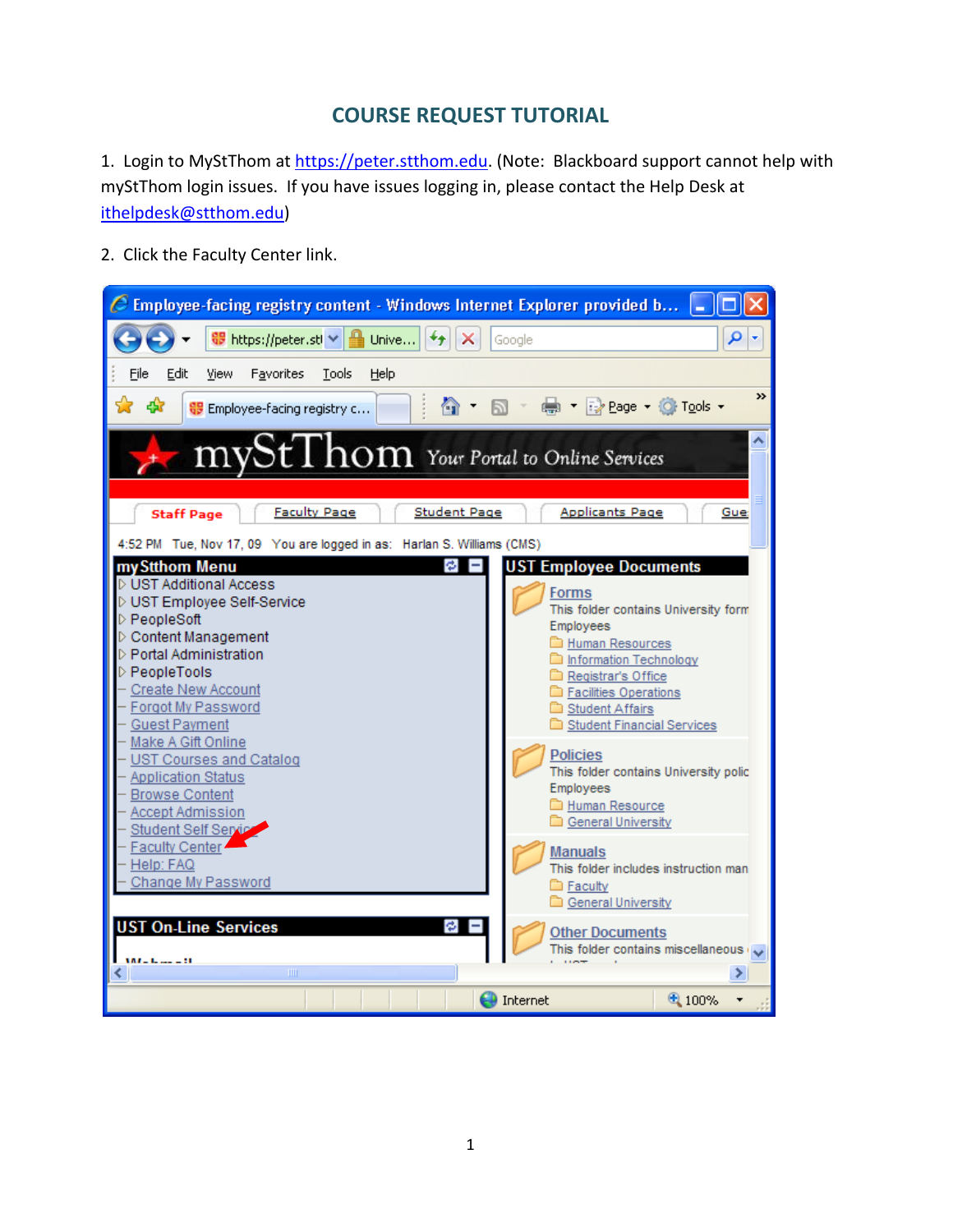3. The Faculty Center always defaults to the current term. Skip to Step 5 if you do not need to change terms. To select a different term, click the Change Term button.

| C Faculty Center - Windows Internet Explorer provided by The University of St. Thomas |           |                        |                                        |                                                             |               |                                                                                                                                     |                   |                              | $ \Box$ $\times$          |
|---------------------------------------------------------------------------------------|-----------|------------------------|----------------------------------------|-------------------------------------------------------------|---------------|-------------------------------------------------------------------------------------------------------------------------------------|-------------------|------------------------------|---------------------------|
|                                                                                       |           |                        |                                        |                                                             |               |                                                                                                                                     |                   |                              | $\rho$ .                  |
| Favorites Tools Help<br>Edit<br><b>View</b><br>Eile                                   |           |                        |                                        |                                                             |               |                                                                                                                                     |                   |                              |                           |
| at and t<br>Y)                                                                        |           |                        |                                        |                                                             |               | Q v Web Search $\rightarrow \mathbb{Q}$ Speckmarks v El Settings v Q UST Environments 1 Facebook v C Translate Page v C Messenger v |                   |                              | Links <sup>&gt;&gt;</sup> |
| Faculty Center                                                                        |           |                        |                                        |                                                             |               |                                                                                                                                     |                   | ☆ 同 · 鳥 · 砂 Bage · ③ Tools · | $\rightarrow$             |
|                                                                                       |           |                        |                                        |                                                             |               |                                                                                                                                     |                   |                              |                           |
|                                                                                       |           |                        |                                        |                                                             |               | Home                                                                                                                                |                   | <b>Add to Favorites</b>      | Sign out                  |
| Е<br><b>Menu</b>                                                                      |           |                        |                                        |                                                             |               |                                                                                                                                     |                   |                              |                           |
| Search:<br>$\circledR$                                                                |           |                        | <b>Instructor Name</b>                 |                                                             | My Info Go to | $\overline{\mathbf{v}}(\infty)$                                                                                                     |                   |                              |                           |
| My Favorites<br><b>D</b> UST Menu                                                     |           |                        | faculty center                         | advisement                                                  | class search  | faculty search                                                                                                                      |                   |                              |                           |
| ≂ Self Service                                                                        |           | <b>Faculty Center</b>  |                                        |                                                             |               |                                                                                                                                     |                   |                              |                           |
| ▷ Personal Information<br>▷ Pavroll and Compensation                                  |           |                        |                                        |                                                             |               |                                                                                                                                     |                   |                              |                           |
| ▷ Enrollment                                                                          |           |                        |                                        |                                                             |               |                                                                                                                                     |                   |                              |                           |
| Campus Finances                                                                       |           |                        |                                        |                                                             |               |                                                                                                                                     |                   |                              |                           |
| ▷ Campus Personal<br>Information                                                      |           |                        | 2009 Fall   University of St. Thomas   | change term                                                 |               |                                                                                                                                     |                   |                              |                           |
| ▷ Academic Records                                                                    |           |                        |                                        |                                                             |               |                                                                                                                                     |                   |                              |                           |
| $D$ Degree                                                                            |           | C Show all classes     |                                        | O Only classes with enrollment                              |               | O View My Weekly Schedule                                                                                                           |                   |                              |                           |
| Progress/Graduation                                                                   |           |                        |                                        |                                                             |               |                                                                                                                                     |                   |                              |                           |
| ▷ Student Admission<br>Advisement                                                     |           |                        |                                        |                                                             |               |                                                                                                                                     |                   |                              |                           |
| - Student Center                                                                      |           | <b>AB</b> Class Roster |                                        | Grade Roster                                                |               | <b>Bb</b> Blackboard Request                                                                                                        |                   |                              |                           |
| - Faculty Center                                                                      |           |                        |                                        |                                                             |               |                                                                                                                                     |                   |                              |                           |
| - Class Search/Browse<br>Catalog                                                      |           |                        |                                        | My Teaching Schedule > 2009 Fall > University of St. Thomas |               |                                                                                                                                     |                   | HH.                          |                           |
| Campus Community                                                                      |           |                        | Class                                  | <b>Class Name</b>                                           |               | <b>Enrolled Days and Time</b>                                                                                                       | <b>Room</b>       | <b>Class Dates</b>           |                           |
| <b>Records and Enrollment</b><br>$\triangleright$ Curriculum Management               | <b>Bb</b> | ñλ                     | HIST 1336-A<br><b>LEC 1649</b>         | World Community II 20<br>(Lecture)                          |               | TuTh 9:35AM - 10:50AM                                                                                                               | Strake 107        | Aug 24, 2009-<br>Dec 7, 2009 |                           |
| Reporting Tools<br>My Personalizations                                                | <b>Bb</b> | 縮                      | <b>HIST 1336-B</b><br><b>LEC 1651</b>  | World Community II 28<br>(Lecture)                          |               | TuTh 11:00AM - 12:15PM                                                                                                              | Strake 107        | Aug 24, 2009-<br>Dec 7, 2009 |                           |
| My System Profile<br>- My Dictionary                                                  | <b>Bb</b> | 縮                      | <b>HIST 4319-N</b><br><b>LEC 1674</b>  | Medieval & Imperial 8<br>Russia (Lecture)                   |               | Mo 5:30PM - 8:15PM                                                                                                                  | Strake 107        | Aug 24, 2009-<br>Dec 7, 2009 |                           |
|                                                                                       | <b>Bb</b> | 縮                      | <b>HIST 4394-A</b><br><b>SEM 1678</b>  | <b>Capstone Thesis</b><br>Prep Course I<br>(Seminar)        | 11            | Th 2:10PM - 4:55PM                                                                                                                  | Strake 205        | Aug 24, 2009-<br>Dec 7, 2009 |                           |
|                                                                                       | <b>Bb</b> | 縮                      | <b>MLHIS 6319-N</b><br><b>LEC 2731</b> | Medieval & Imperial 5<br>Russia (Lecture)                   |               | Mo 5:30PM - 8:15PM                                                                                                                  | Strake 107        | Aug 24, 2009-<br>Dec 7, 2009 |                           |
|                                                                                       | <b>Bb</b> |                        | <b>MLWCS 6309-N</b><br>LEC 2969        | Medieval & Imperial 0<br>Russia (Lecture)                   |               | Mo 5:30PM - 8:15PM                                                                                                                  | Strake 107        | Aug 24, 2009-<br>Dec 7, 2009 |                           |
|                                                                                       | <b>Bb</b> |                        | <b>WCS 4309-N</b><br><b>LEC 2952</b>   | Medieval & Imperial 0<br>Russia (Lecture)                   |               | Mo 5:30PM - 8:15PM                                                                                                                  | Strake 107        | Aug 24, 2009-<br>Dec 7, 2009 |                           |
|                                                                                       |           |                        | My Favorite Websites                   |                                                             |               |                                                                                                                                     |                   |                              |                           |
|                                                                                       |           |                        |                                        |                                                             |               |                                                                                                                                     |                   |                              |                           |
|                                                                                       |           |                        | EDIT MY FAVORITE WEBSITES              |                                                             |               |                                                                                                                                     |                   |                              |                           |
|                                                                                       |           |                        |                                        |                                                             |               |                                                                                                                                     |                   |                              |                           |
| Done                                                                                  |           |                        |                                        |                                                             |               |                                                                                                                                     | <b>O</b> Internet |                              | 4100%                     |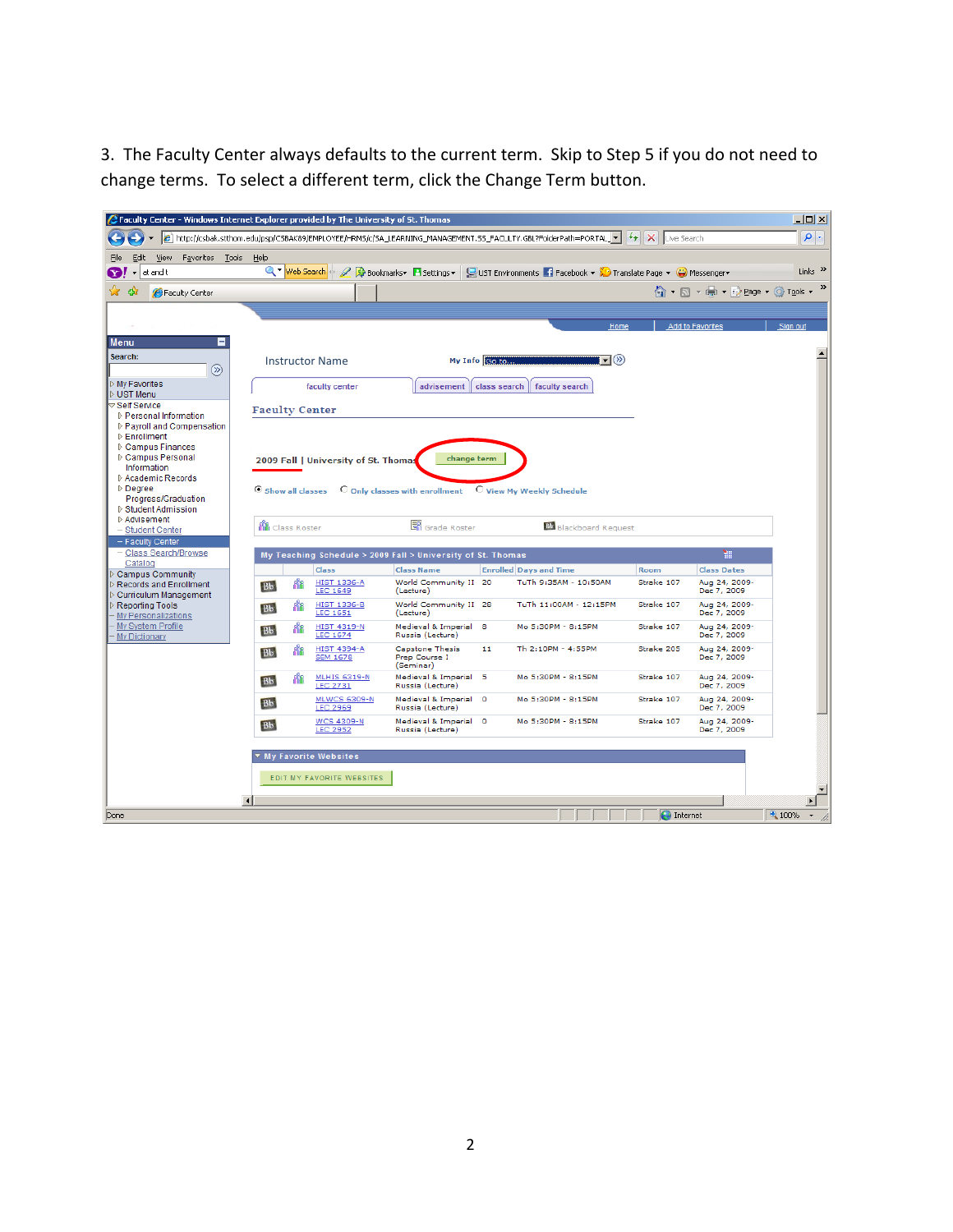4. On the Select Term page, select the term you want to view, and then click Continue.

|                                                                | Faculty Center - Windows Internet Explorer provided by The University of St. Thomas |                        |                                                                                                                                                                     |      |                  | $\frac{1}{2}$                   |
|----------------------------------------------------------------|-------------------------------------------------------------------------------------|------------------------|---------------------------------------------------------------------------------------------------------------------------------------------------------------------|------|------------------|---------------------------------|
|                                                                |                                                                                     |                        | http://cstst.stthom.edu/psp/CSTST89/EMPLOYEE/HRMS/c/SA_LEARNING_MANAGEMENT.SS_FACULTY.GBL?FolderPath=PORTAL_ROOT_OBJECT.CO_EMPLOYEE_SELF_SERVICE.H v 4   X   Google |      |                  | $\rho$ .                        |
| View Favorites Tools Help<br>Edit<br><u>File</u>               |                                                                                     |                        |                                                                                                                                                                     |      |                  | 勒 -                             |
| ਕ ਕ<br>Faculty Center                                          |                                                                                     |                        |                                                                                                                                                                     |      |                  | ☆ - 5 - 曲 - Prege - ⊙ Tools - > |
|                                                                |                                                                                     |                        |                                                                                                                                                                     |      |                  |                                 |
|                                                                |                                                                                     |                        |                                                                                                                                                                     | Home | Add to Favorites | Sign out                        |
| Menu<br>-<br>Search:<br>$\circledR$                            | <b>Instructor Name</b>                                                              |                        | $\mathbf{E}^{(n)}$<br>My Info Go to                                                                                                                                 |      |                  |                                 |
| My Favorites<br>UST Menu                                       | faculty center                                                                      |                        | advisement   class search   faculty search                                                                                                                          |      |                  |                                 |
| Self Service<br>▷ Personal Information                         | <b>Faculty Center</b>                                                               |                        |                                                                                                                                                                     |      |                  |                                 |
| ▷ Payroll and Compensation<br>▷ Campus Personal<br>Information | <b>Select Term</b>                                                                  |                        |                                                                                                                                                                     |      |                  |                                 |
| ▷ Advisement<br>- Faculty Center<br>- Class Search/Browse      |                                                                                     |                        | CONTINUE                                                                                                                                                            |      |                  |                                 |
| Catalog<br>Campus Community                                    | Select a term then click Continue.                                                  | Term                   | Institution                                                                                                                                                         |      |                  |                                 |
| Records and Enrollment                                         |                                                                                     | C 2010 Summer          | University of St. Thomas                                                                                                                                            |      |                  |                                 |
| Curriculum Management<br><b>Reporting Tools</b>                |                                                                                     | ◎ 2010 Spring          | University of St. Thomas                                                                                                                                            |      |                  |                                 |
| My Personalizations<br>My System Profile                       |                                                                                     | C 2009 Fall            | University of St. Thomas                                                                                                                                            |      |                  |                                 |
| My Dictionary                                                  |                                                                                     | C 2009 Summer          | University of St. Thomas                                                                                                                                            |      |                  |                                 |
|                                                                |                                                                                     | $\bigcirc$ 2009 Spring | University of St. Thomas                                                                                                                                            |      |                  |                                 |
|                                                                |                                                                                     | C 2008 Fall            | University of St. Thomas                                                                                                                                            |      |                  |                                 |
|                                                                |                                                                                     | $\bigcirc$ 2008 Spring | University of St. Thomas                                                                                                                                            |      |                  |                                 |
|                                                                |                                                                                     | C 2007 Fall            | University of St. Thomas                                                                                                                                            |      |                  |                                 |
|                                                                |                                                                                     | C 2007 Summer II       | University of St. Thomas                                                                                                                                            |      |                  |                                 |
|                                                                |                                                                                     | $\bigcirc$ 2007 Spring | University of St. Thomas                                                                                                                                            |      |                  |                                 |
|                                                                |                                                                                     | C 2006 Fall            | University of St. Thomas                                                                                                                                            |      |                  |                                 |
|                                                                |                                                                                     | $\bigcirc$ 2006 Spring | University of St. Thomas                                                                                                                                            |      |                  |                                 |
|                                                                |                                                                                     | C 2005 Fall            | University of St. Thomas                                                                                                                                            |      |                  |                                 |
|                                                                |                                                                                     |                        | <b>CONTINUE</b>                                                                                                                                                     |      |                  |                                 |
|                                                                | Faculty Center Advisement Class Search Faculty Search                               |                        |                                                                                                                                                                     |      |                  |                                 |
|                                                                |                                                                                     |                        |                                                                                                                                                                     |      |                  |                                 |
| Done                                                           |                                                                                     |                        |                                                                                                                                                                     |      | Trusted sites    | $\frac{1}{2}$ 100% $\sim$       |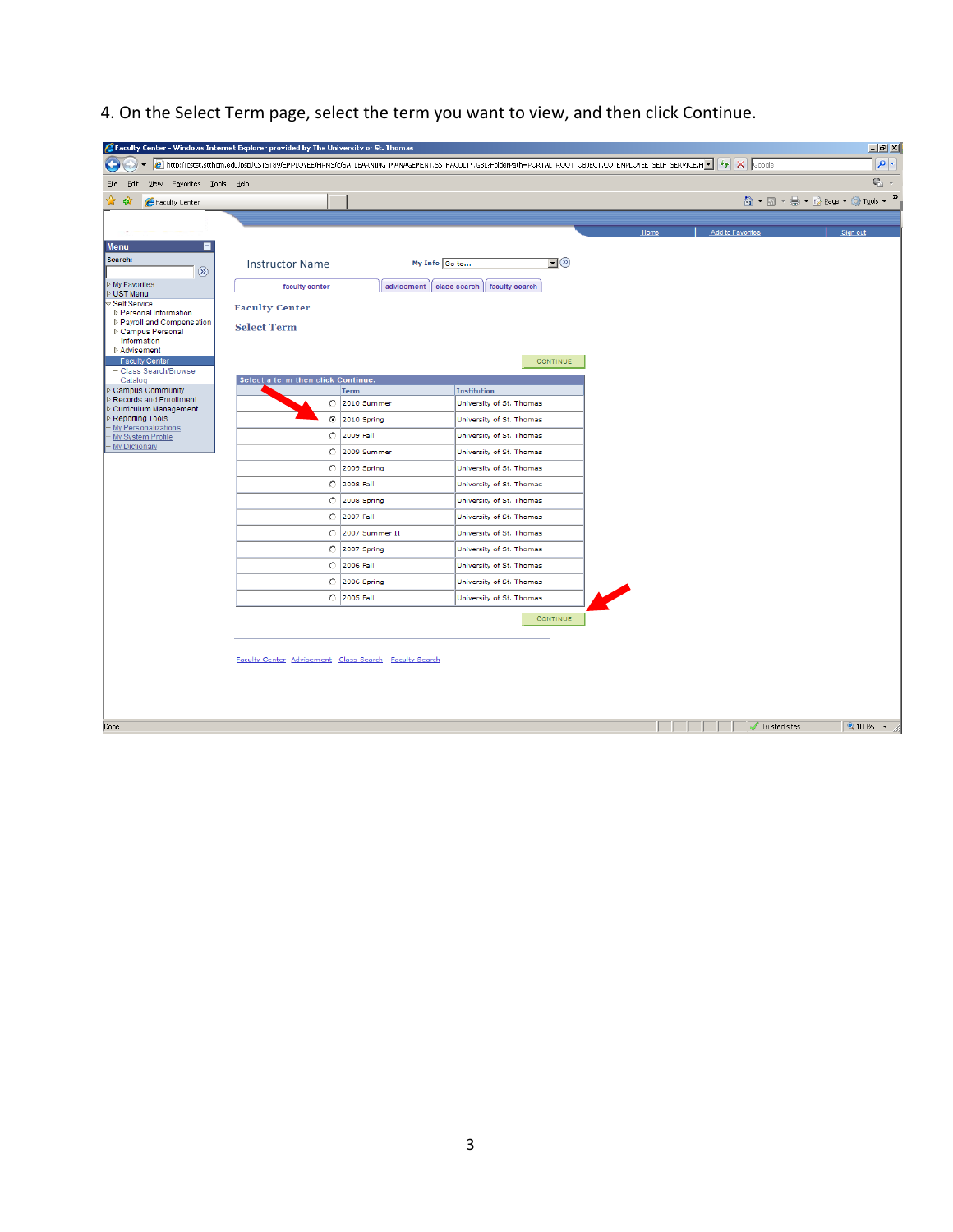5. Click the Blackboard icon next to the course for which you want to make a course request.

Note: Check to make sure you are in the correct term by looking at the term listed and/or the Class Dates column.

|                                                          | <b>C</b> Faculty Center - Windows Internet Explorer provided by The University of St. Thomas                                                                           |                                                                        |                                            |                         | $\Box$ $\Box$ $\times$           |
|----------------------------------------------------------|------------------------------------------------------------------------------------------------------------------------------------------------------------------------|------------------------------------------------------------------------|--------------------------------------------|-------------------------|----------------------------------|
|                                                          | http://cstst.stthom.edu/psp/CST5T89/EMPLOYEE/HRMS/c/SA_LEARNING_MANAGEMENT.SS_FACULTY.GBL?FolderPath=PORTAL_ROOT_OBJECT.CO_EMPLOYEE_SELF_SERVICE.H =   ++   X   Google |                                                                        |                                            |                         | $\rho$ .                         |
| Eile<br>Edit<br>View F <u>a</u> vorites <u>T</u> ools    | Help                                                                                                                                                                   |                                                                        |                                            |                         | $\mathbb{Q}_1$ .                 |
| ਕ ਕ<br>Faculty Center                                    |                                                                                                                                                                        |                                                                        |                                            |                         | ☆ - 司 - 鼎 - Preage - ⊙ Tools - > |
|                                                          |                                                                                                                                                                        |                                                                        |                                            |                         |                                  |
|                                                          |                                                                                                                                                                        |                                                                        | Home                                       | <b>Add to Favorites</b> | Sign out                         |
| <b>Menu</b><br>۰<br>Search:                              |                                                                                                                                                                        |                                                                        |                                            |                         |                                  |
| $\circledR$                                              | <b>Instructor Name</b>                                                                                                                                                 | My Info Go to<br>$\blacktriangledown(\triangledown)$                   |                                            |                         |                                  |
| My Favorites<br>UST Menu                                 | faculty center                                                                                                                                                         | advisement   class search   faculty search                             |                                            |                         |                                  |
| <b>Self Service</b><br>▷ Personal Information            | <b>Faculty Center</b>                                                                                                                                                  |                                                                        |                                            |                         |                                  |
| ▷ Payroll and Compensation<br>▷ Campus Personal          |                                                                                                                                                                        |                                                                        |                                            |                         |                                  |
| Information                                              |                                                                                                                                                                        |                                                                        |                                            |                         |                                  |
| ▷ Advisement<br>- Faculty Center                         | 2010 Spring   University of St. Thomas                                                                                                                                 | change term                                                            |                                            |                         |                                  |
| - Class Search/Browse<br>Catalog                         | C Show all classes                                                                                                                                                     | $\circ$ Only classes with enrollment $\circ$ C View My Weekly Schedule |                                            |                         |                                  |
| <b>Campus Community</b><br><b>Records and Enrollment</b> |                                                                                                                                                                        |                                                                        |                                            |                         |                                  |
| Curriculum Management<br><b>Reporting Tools</b>          | <b>O</b> Class Roster                                                                                                                                                  | Grade Roster<br><b>Bb</b> Blackboard Request                           |                                            |                         |                                  |
| My Personalizations<br>My System Profile                 | My Teaching Schedule > 2010 Spring > University of St. Thomas                                                                                                          |                                                                        | ₩                                          |                         |                                  |
| My Dictionary                                            | Class<br><b>Class Name</b>                                                                                                                                             | <b>Enrolled Days and Time</b>                                          | <b>Class Dates</b><br>Room                 |                         |                                  |
|                                                          | <b>MLTHE 6351-A</b><br>Wisdom in Israel<br><b>Bb</b><br><b>LEC 3066</b><br>(Lecture)                                                                                   | $\bullet$<br>MoWe 1:40PM - 2:55PM                                      | Jan 19, 2010-<br><b>TBA</b><br>May 5, 2010 |                         |                                  |
|                                                          | <b>THEO 2300-A</b><br>Intro to the Sacred<br><b>Bb</b><br><b>LEC 2766</b><br>Scriptures (Lecture)                                                                      | 8<br>MoWeFr 9:10AM - 10:00AM                                           | <b>TBA</b><br>Jan 19, 2010-<br>May 5, 2010 |                         |                                  |
|                                                          | <b>THEO 2300-B</b><br>Intro to the Sacred<br>88<br><b>Bb</b><br><b>LEC 2768</b><br>Scriptures (Lecture)                                                                | 21<br>MoWeFr 10:10AM - 11:00AM                                         | Jan 19, 2010-<br><b>TBA</b><br>May 5, 2010 |                         |                                  |
|                                                          | <b>THEO 2300-C</b><br>Intro to the Sacred<br>縮<br><b>Bb</b><br><b>LEC 2770</b><br>Scriptures (Lecture)                                                                 | 19<br>MoWeFr 11:10AM - 12:00PM                                         | <b>TBA</b><br>Jan 19, 2010-<br>May 5, 2010 |                         |                                  |
|                                                          | <b>THEO 3310-A</b><br>Intro to the Sacred<br><b>Bb</b><br><b>LEC 2800</b><br>Scriptures (Lecture)                                                                      | $\circ$<br>MoWeFr 9:10AM - 10:00AM                                     | <b>TBA</b><br>Jan 19, 2010-<br>May 5, 2010 |                         |                                  |
|                                                          | <b>THEO 3310-B</b><br>Intro to the Sacred<br>ቭጽ<br><b>Bb</b><br><b>LEC 2802</b><br>Scriptures (Lecture)                                                                | MoWeFr 10:10AM - 11:00AM<br>$\mathbf{1}$                               | <b>TBA</b><br>Jan 19, 2010-<br>May 5, 2010 |                         |                                  |
|                                                          | Intro to the Sacred<br><b>THEO 3310-C</b><br>縮<br><b>Bb</b><br><b>LEC 2804</b><br>Scriptures (Lecture)                                                                 | $\mathbf{1}$<br>MoWeFr 11:10AM - 12:00PM                               | <b>TBA</b><br>Jan 19, 2010-<br>May 5, 2010 |                         |                                  |
|                                                          | <b>THEO 4351-A</b><br>Wisdom in Israel<br><b>Bb</b><br><b>LEC 2829</b><br>(Lecture)                                                                                    | 8<br>MoWe 1:40PM - 2:55PM                                              | <b>TBA</b><br>Jan 19, 2010-<br>May 5, 2010 |                         |                                  |
|                                                          |                                                                                                                                                                        |                                                                        |                                            |                         |                                  |
|                                                          | My Favorite Websites                                                                                                                                                   |                                                                        |                                            |                         |                                  |
|                                                          | <b>EDIT MY FAVORITE WEBSITES</b>                                                                                                                                       |                                                                        |                                            |                         |                                  |
|                                                          |                                                                                                                                                                        |                                                                        |                                            |                         |                                  |
|                                                          |                                                                                                                                                                        |                                                                        |                                            |                         |                                  |
| Done                                                     | Faculty Center Advisement Class Search Faculty Search                                                                                                                  |                                                                        |                                            | Trusted sites           | $\star$                          |
|                                                          |                                                                                                                                                                        |                                                                        |                                            |                         | $\frac{4}{3}$ 100%               |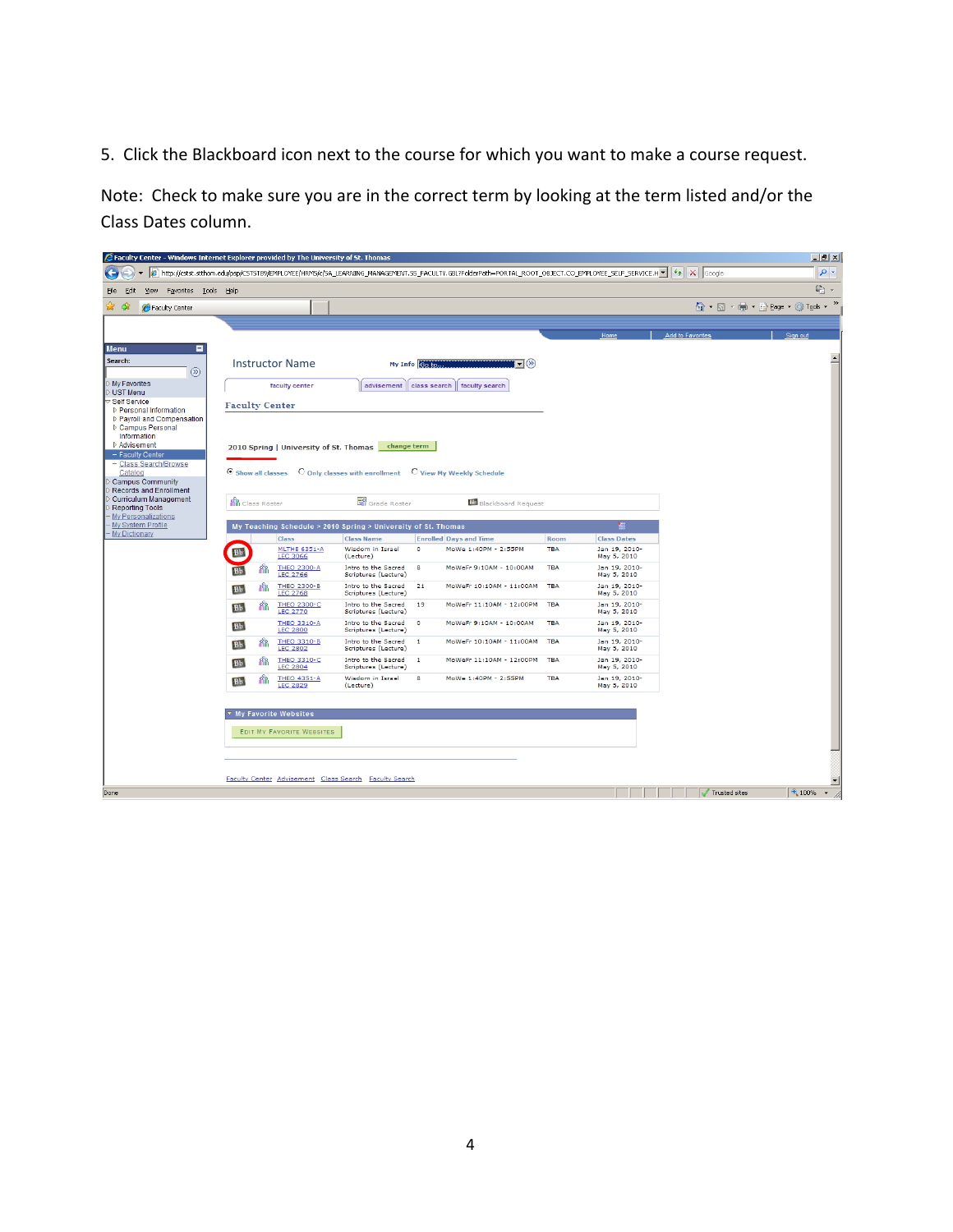6. To request a course be recycled from a previous semester, select the magnifier icon in the "Recycle Past Blackboard Setup" field.

7. Make any special requests in the "Comments" field.

8. Click "Save".

NOTE: In this first example, we are looking at a course that is not cross‐listed. See the Example of Cross‐listed Courses section for details about cross‐listing courses.

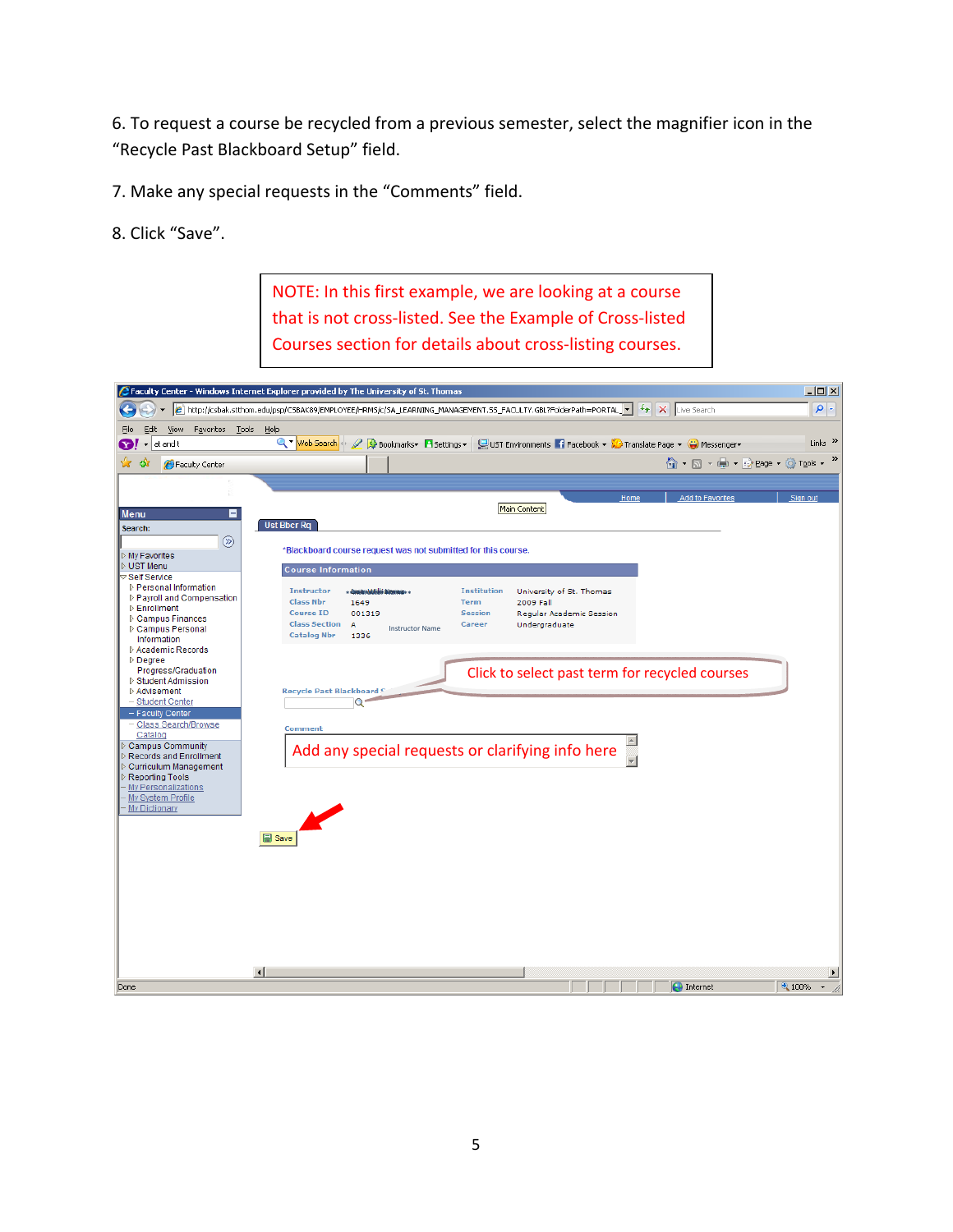9. After saving, the page will refresh and display a notice that the course was successfully submitted.

|                                            | <b>2</b> Faculty Center - Windows Internet Explorer provided by The University of St. Thomas                     | $-10x$                    |
|--------------------------------------------|------------------------------------------------------------------------------------------------------------------|---------------------------|
|                                            | http://csbak.stthom.edu/psp/CSBAK89/EMPLOYEE/HRMS/c/SA_LEARNING_MANAGEMENT.SS_FACULTY.GBL?FolderPath=PORTAL_v \6 | $\rho$ .                  |
| Edit View<br>Favorites Tools<br>Eile       | Help                                                                                                             |                           |
| at and t<br>Y)                             | Q * Web Search + 2 G Bookmarks • B Settings + L UST Environments F Facebook + C Translate Page + ● Messenger +   | Links <sup>&gt;&gt;</sup> |
| 48                                         | <b>个 - 同 - 中 - Page - ① Tools -</b>                                                                              | $\gg$                     |
| Faculty Center                             |                                                                                                                  |                           |
|                                            |                                                                                                                  |                           |
|                                            | <b>Add to Favorites</b><br>Home                                                                                  | Sign out                  |
| <b>Menu</b><br>Е                           |                                                                                                                  |                           |
| Search:                                    | <b>Instructor Name</b>                                                                                           |                           |
| $\circledR$                                | *Blackboard course request was submitted for this course.                                                        |                           |
| My Favorites<br><b>D</b> UST Menu          |                                                                                                                  |                           |
| <b>Self Service</b>                        | Course <i>Impin</i>                                                                                              |                           |
| ▷ Personal Information                     | <b>Instructor</b><br><b>Institution</b><br>** kreár útribitálranas<br>University of St. Thomas                   |                           |
| ▷ Payroll and Compensation<br>▷ Enrollment | <b>Class Nbr</b><br>2009 Fall<br>1649<br><b>Term</b>                                                             |                           |
| ▷ Campus Finances                          | <b>Course ID</b><br>001319<br><b>Session</b><br>Regular Academic Session                                         |                           |
| ▷ Campus Personal                          | <b>Class Section</b><br>Career<br>Undergraduate<br>$\overline{A}$                                                |                           |
| Information                                | <b>Catalog Nbr</b><br>1336                                                                                       |                           |
| ▷ Academic Records<br>$D$ Degree           |                                                                                                                  |                           |
| Progress/Graduation                        |                                                                                                                  |                           |
| ▷ Student Admission                        |                                                                                                                  |                           |
| ▷ Advisement                               | <b>Recycle Past Blackboard Setup</b>                                                                             |                           |
| - Student Center                           | 3214<br>2008 Fall                                                                                                |                           |
| - Faculty Center<br>- Class Search/Browse  | Comment                                                                                                          |                           |
| Catalog                                    | Please add course.<br>$\triangle$                                                                                |                           |
| Campus Community                           |                                                                                                                  |                           |
| Records and Enrollment                     |                                                                                                                  |                           |
| Curriculum Management<br>Reporting Tools   |                                                                                                                  |                           |
| My Personalizations                        |                                                                                                                  |                           |
| My System Profile                          |                                                                                                                  |                           |
| - My Dictionary                            |                                                                                                                  |                           |
|                                            |                                                                                                                  |                           |
|                                            | $\Box$ Save                                                                                                      |                           |
|                                            |                                                                                                                  |                           |
|                                            |                                                                                                                  |                           |
|                                            |                                                                                                                  |                           |
|                                            |                                                                                                                  |                           |
|                                            |                                                                                                                  |                           |
|                                            |                                                                                                                  |                           |
|                                            |                                                                                                                  |                           |
|                                            |                                                                                                                  |                           |
|                                            |                                                                                                                  |                           |
|                                            | $\left  \right $                                                                                                 | $\blacktriangleright$     |
|                                            | <b>O</b> Internet                                                                                                | 4100%                     |